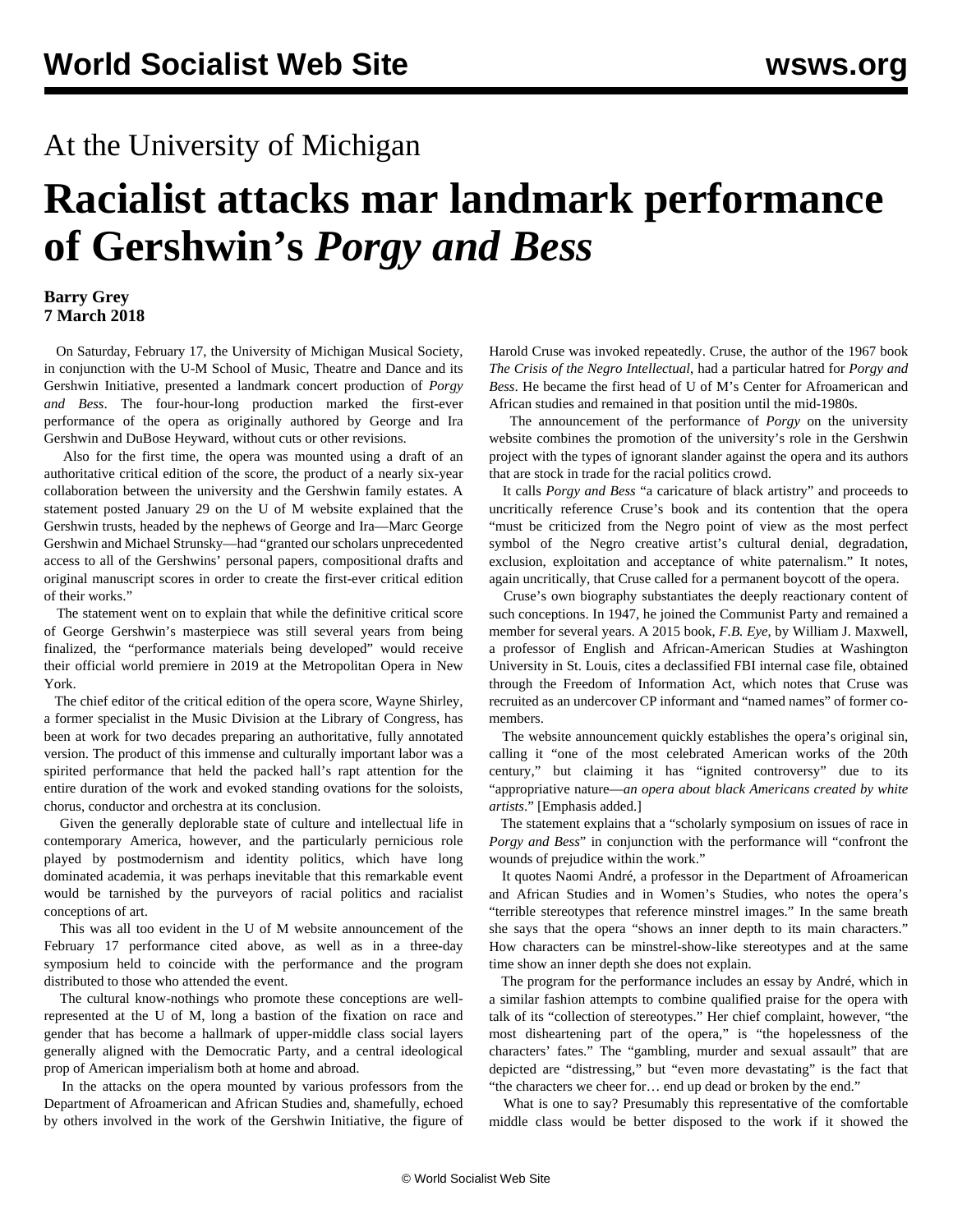crippled beggar Porgy becoming a successful entrepreneur and the beautiful Bess overcoming her cocaine addiction to become a sought-after fashion model.

 Even more deplorable is the essay by Mark Clague, a professor of musicology and the editor-in-chief of the U of M's George and Ira Gershwin Critical Edition. Written by someone who should know better, it exemplifies the pollution of thought by the obsessive fixation on race, gender and sexual orientation.

 Writing "as a white man leading the Gershwin initiative," Clague cites uncritically Cruse's call for black artists to boycott *Porgy and Bess* as a "symbol of that deeply ingrained American cultural paternalism."

 He states that the "insidious danger of *Porgy and Bess*" is that its black characters "*can* be interpreted as caricatures, not dramatic personae," and that "*read in racist terms*, the poverty of Catfish Row becomes emblematic of black incapability…" [Emphasis added.]

 This is cowardly double-talk. Is the opera racist or not? Are the characters caricatures or not? Anything can be read or interpreted in racist terms. That does not make it so.

 The ideological underpinning of this exercise in evasion and conformity with the prevailing political winds is laid out starkly when Clague calls America "a society in which whites are privileged and blacks are not." Really? Colin Powell, Barack Obama, Condoleezza Rice are not privileged, but unemployed coal miners in Appalachia and poverty-wage Amazon workers who are white are?

 Such are the absurd conclusions that flow from the denial of class as the basic divide in society!

 The symposium accompanying the performance was dominated by similar attempts to critique (and denigrate) the opera from the standpoint of race and gender. In the course of its three days of panel discussions and performances, however, it also included panels made up of genuine historians of American music, conductors, composers, performers and professionals deeply involved in the Gershwin Critical Edition project, as well as the nephews of George and Ira, Marc George Gershwin and Michael Strunsky.

 One was struck by the stark contrast between the attitude, ranging from grudging acceptance to overt hostility, of most of the academics and the universal warmth and admiration for the opera expressed by the singers and professionals who participated. The second day of the symposium featured a panel of opera singers who perform the work, including a number involved in the U of M production. Their unanimous opinion was that *Porgy and Bess* is a great opera with beautiful, complex and, from the singer's standpoint, challenging music and a deeply human and democratic ethos. None supported the notion that the work was racist, paternalistic or demeaning.

 The second panel on Friday, titled "The Problem of *Porgy and Bess*," was dominated by representatives of the university's Afroamerican and African Studies Department. The most openly hostile in the group was Professor Angela Dillard, who had organized a class called "Debating *Porgy and Bess*." Attendees entering the symposium venue were confronted with large placards produced by Dillard's students raising all of the standard attacks on the work and its authors from the identity politics fraternity, with accusations of racism, misogyny and "cultural appropriation" and some rather lame attempts to refute them.

 In her contribution, Dillard announced that when she was told two years ago of plans to bring a performance of *Porgy and Bess* to the campus, she told the dean of the School of Music not to do it. She explained that, failing to block the performance, she "wanted to help Mark Clague and others to do this well and provide a context in which we could all air our concerns and grievances."

 This strongly suggests to this writer some kind of sordid deal between Dillard and other cultural nationalists and the university administration. The former would forgo protests against the opera in return for a free hand to push their racialist line in the official activities surrounding its staging.

 Dillard said that the basic premises of her course on *Porgy* included the proposition that it was "an act of cultural appropriation and misrepresentation," but was ultimately "redeemed and reclaimed by African American artists and audiences."

 This writer intervened in a subsequent question-and-answer period to oppose the racialist approach to *Porgy and Bess* and art in general, stating:

 I believe very strongly that *Porgy and Bess* is not racist. Like all important art, it is universal. It is not fundamentally about black people, but about the human condition. It is very much an American opera. Its greatness is precisely that it says something about the human condition, the struggles of ordinary working people, their nobility of spirit, and I think it is a very progressive and democratic opera.

 This whole approach of judging art on the basis of race or gender is very wrong-headed and dangerous. Its historical pedigree can be traced back to things like Aryan art and its supposed opposite, branded by the Nazis as "degenerate art." This racialist and genderbased approach has very damaging and reactionary cultural and political implications.

 One can get a sense of where this type of approach leads by recalling the review of *Porgy and Bess* written by the noted composer and critic Virgil Thomson in 1935:

 "The material is straight from the melting pot. At best it is a piquant but highly unsavory stirring-up together of Israel, Africa and the Gaelic Isles… [Gershwin's] lack of understanding of all the major problems of form, of continuity, and of serious or direct musical expression is not surprising in view of the impurity of his musical sources… I do not like fake folklore, nor fidgety accompaniments, nor bittersweet harmony, not six-part choruses, nor gefilte fish orchestration."

 It must be added, however, that despite his all-too-obvious prejudices, Thomson as a critic of the music of his day was knowledgeable and often perceptive, something that cannot be said of the racialist ideologues at the U of M.

 What are the implications of the concept of "cultural appropriation" so fashionable in academic circles and employed at the U of M to attack *Porgy and Bess*? All significant art borrows from, incorporates, assimilates the art and culture of other societies and nations. The Balkanization of art prescribed by the opponents of "cultural appropriation" means the death of art.

 Are we to proscribe Shakespeare's *Othello* as an impermissible intrusion by a white playwright on a black subject? Are Bizet's *Carmen*, Puccini's *Madame Butterfly*, Flaubert's *Madame Bovary*, Tolstoy's *Anna Karenina* and Zola's *Nana* examples of male supremacist "mansplaining?" Should we celebrate the zealots who condemn Benny Goodman as an exploiter of "black" jazz?

 Should African-American actors be banned from performing Shakespeare and other playwrights who wrote about white subjects?

 The U of M announcement of the February 17 performance of *Porgy and Bess* cites a healthy rejoinder to such racialist idiocy. It quotes U of M School of Music, Theater and Dance Emeritus Professor of Voice George Shirley, a Grammy-winning operatic tenor and the first black tenor to sing at the Metropolitan Opera, who has played the role of Sportin' Life many times. Shirley states: "As in *Cavalleria Rusticana* or Alban Berg's *Lulu*, *Porgy and Bess* reflects the realities of life that exist amongst communities where poverty of circumstances dictates morality to a considerable degree, as well as the mode of survival, a fact no different for